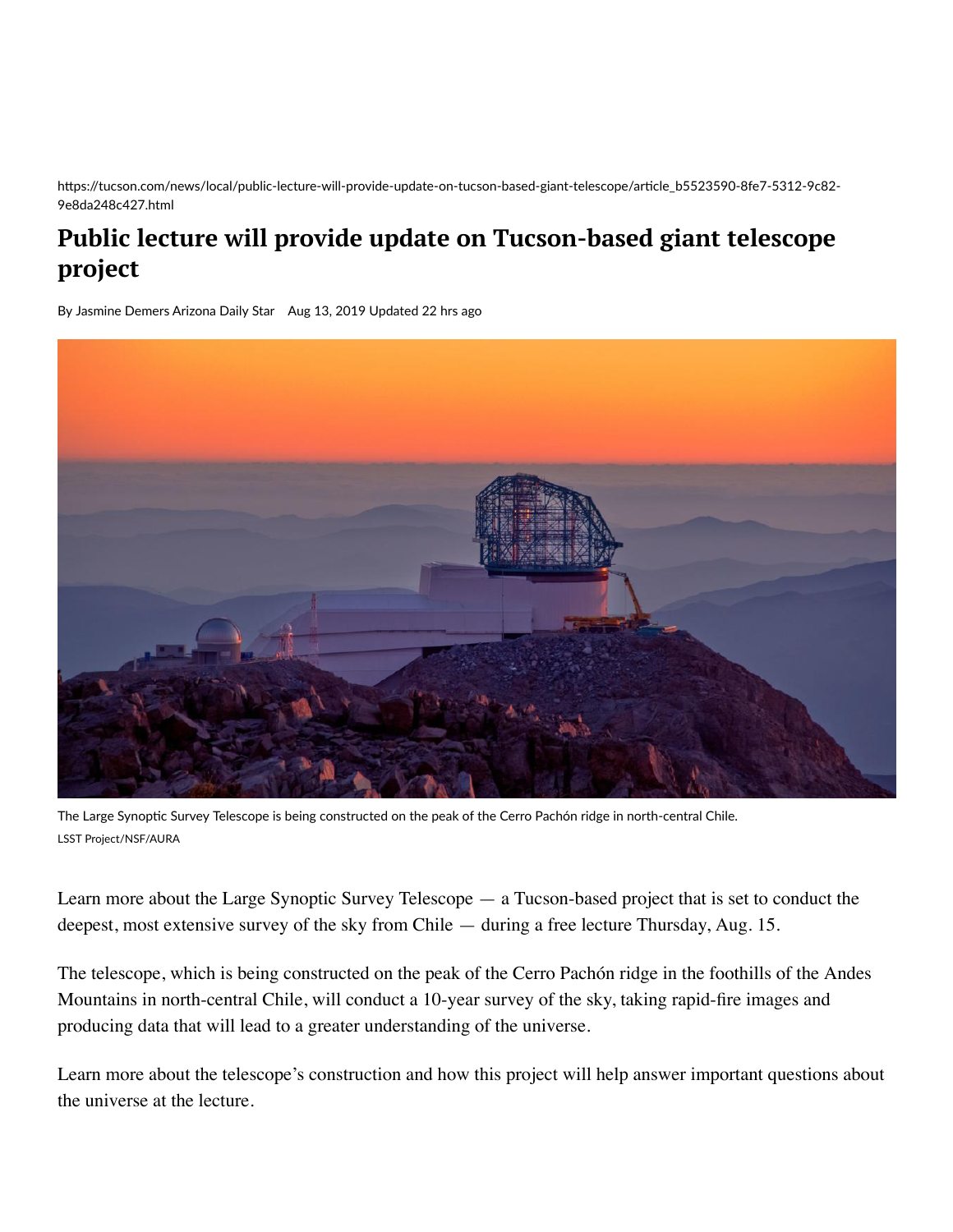LSST is only a few years away from its expected launch in 2022, and with more and more parts arriving for assembly in Chile, project leaders are beginning to see the light at the end of the tunnel.

"If you think of the construction of LSST as driving from the East Coast to the West Coast, from New Jersey to California, we are now around Tucson," said Zeljko Ivezic, LSST project scientist and deputy director. "It's a long trip. We know how to drive and avoid accidents, but there is no guarantee that something will not happen between Tucson and California. Given how far we've come though, we are quite optimistic that we'll make it."

According to Victor Krabbendam, LSST project manager, the primary infrastructure and building is in place, and the next step is to build the structure of the telescope itself, which will eventually hold an 8.4-meter primary mirror and the world's largest digital camera.

"All the big pieces that will be the telescope as you would know it, are on their way from Spain and will be arriving in September," he said. "Starting in October, we will be assembling that telescope inside the enclosure on the top of the mountain."

Parts for LSST are being produced and distributed all over North and South America, and with its headquarters in Tucson, the University of Arizona and other local organizations have played a big role in the construction of the telescope.

The 8.4-meter primary and tertiary mirror, or M1M3, was fabricated over seven years at the Richard F. Caris Mirror Lab at the University of Arizona. Its support structure and shipping container were also built in Tucson by CAID Industries. The mirror arrived in Chile in early May, becoming the first LSST component to be completed.

"We also have two of the biggest lenses ever built for astronomy being done here in Tucson, and they are about two weeks away from shipping that entire assembly from their lab to California where it will be integrated into the camera," said Krabbendam. During LSST's upcoming lecture, Krabbendam will provide an update on LSST construction progress and UA astrophysicist Feryal Özel and Northwestern University's assistant professor of astronomy Raffaella Margutti will discuss the latest in black hole discoveries and what might be revealed when LSST begins its 10-year survey.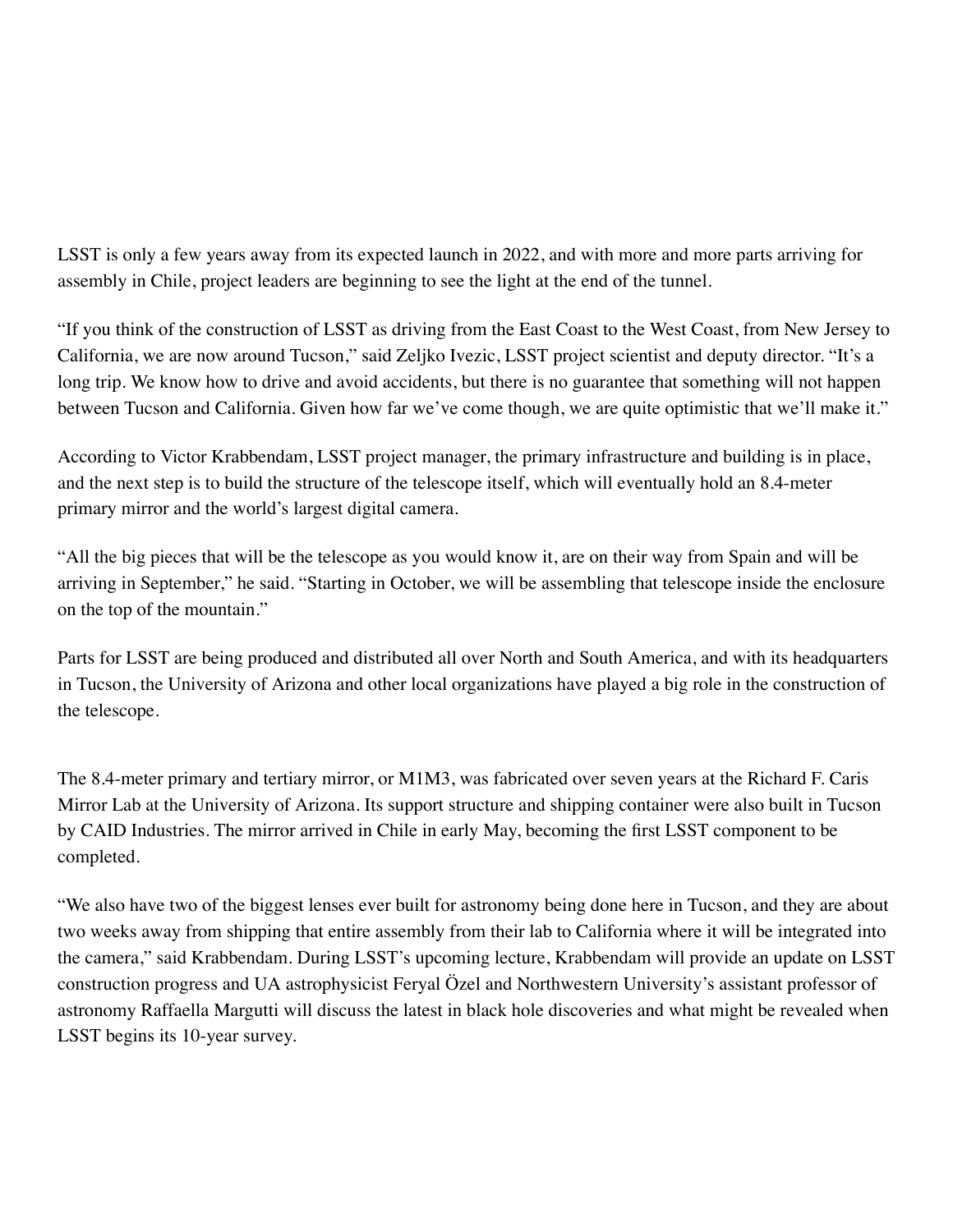"Never before has there been a survey of this depth where we are constantly revisiting portions of the sky and taking images. We are basically creating a movie. There is so much moving and so many things that are changing constantly. It's not a static sky," Krabbendam said. "By the time we're done, we'll have 800 images of every patch of the sky and this is a way to look at many, many different scientific missions, whether their interest is solar systems, galaxy formation or black holes. There is enough data here for astronomers to dig into so many different things. That's the core purpose of LSST."

For Krabbendam and Ivezic, one of the most important aspects of LSST is that its data will be accessible to everyone, not just scientist and astronomers.

"We are producing the best data set ever in the history of astronomy and humanity that is supposed to tell us things about the universe that we couldn't answer before, and it will be available for anyone to use," said Ivezic.

Funded by over \$600 million in federal funds through the National Science Foundation and Department of Energy, LSST aims to create pathways for the general public to be involved in space exploration. With this idea in mind, they're hoping to see a large turnout at their lecture Thursday.

"We made sure that LSST was going to be not just a machine for professional astronomers. Because of its expense and cost to the public, we wanted to make sure that our outreach efforts and tools and data were accessible to the classroom, to interested astronomers, non-professionals and citizen scientists alike."

Contact reporter Jasmine Demers at [jdemers@tucson.com](mailto:jdemers@tucson.com)

On Twitter: @JasmineADemers

If you go Who: Large Synoptic Survey Telescope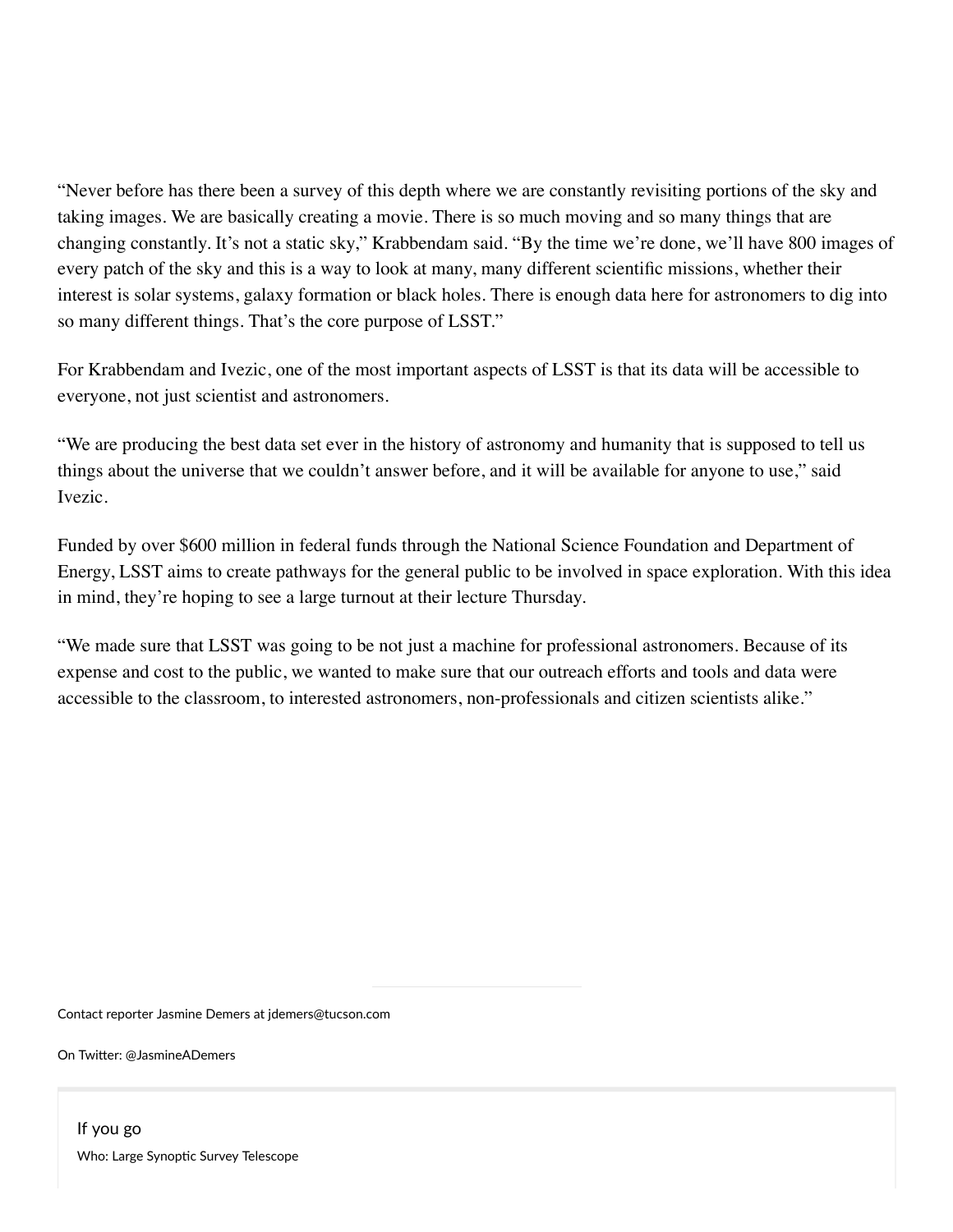What: A public lecture called "LSST and Black Holes" When: Thursday, August 15 at 7 p.m. Where: Hilton El Conquistador - Turquoise Ballroom, 10000 North Oracle Road Cost: Free, no registration required Information: [www.lsst.org](http://www.lsst.org/)



Chairman of UA's [anesthesiology](https://tucson.com/news/local/chairman-of-ua-s-anesthesiology-department-steps-down-over-leadership/article_5f2a242a-82ae-5478-acec-ae1275bea4a7.html) department steps down over leadership concerns

## MORE INFORMATION



Tucson weather: More [triple-digit](https://tucson.com/news/local/tucson-weather-more-triple-digit-heat-to-arrive-by-tuesday/article_4f353f34-bde1-11e9-87d4-ef7e39c55f65.html) heat to arrive by Tuesday afternoon

Former MLB player Curt Schilling says he may run for [Congress](https://tucson.com/news/state-and-regional/former-mlb-player-curt-schilling-says-he-may-run-for/article_6c91d698-be02-11e9-be5c-6fef93e7a5a9.html) in Arizona